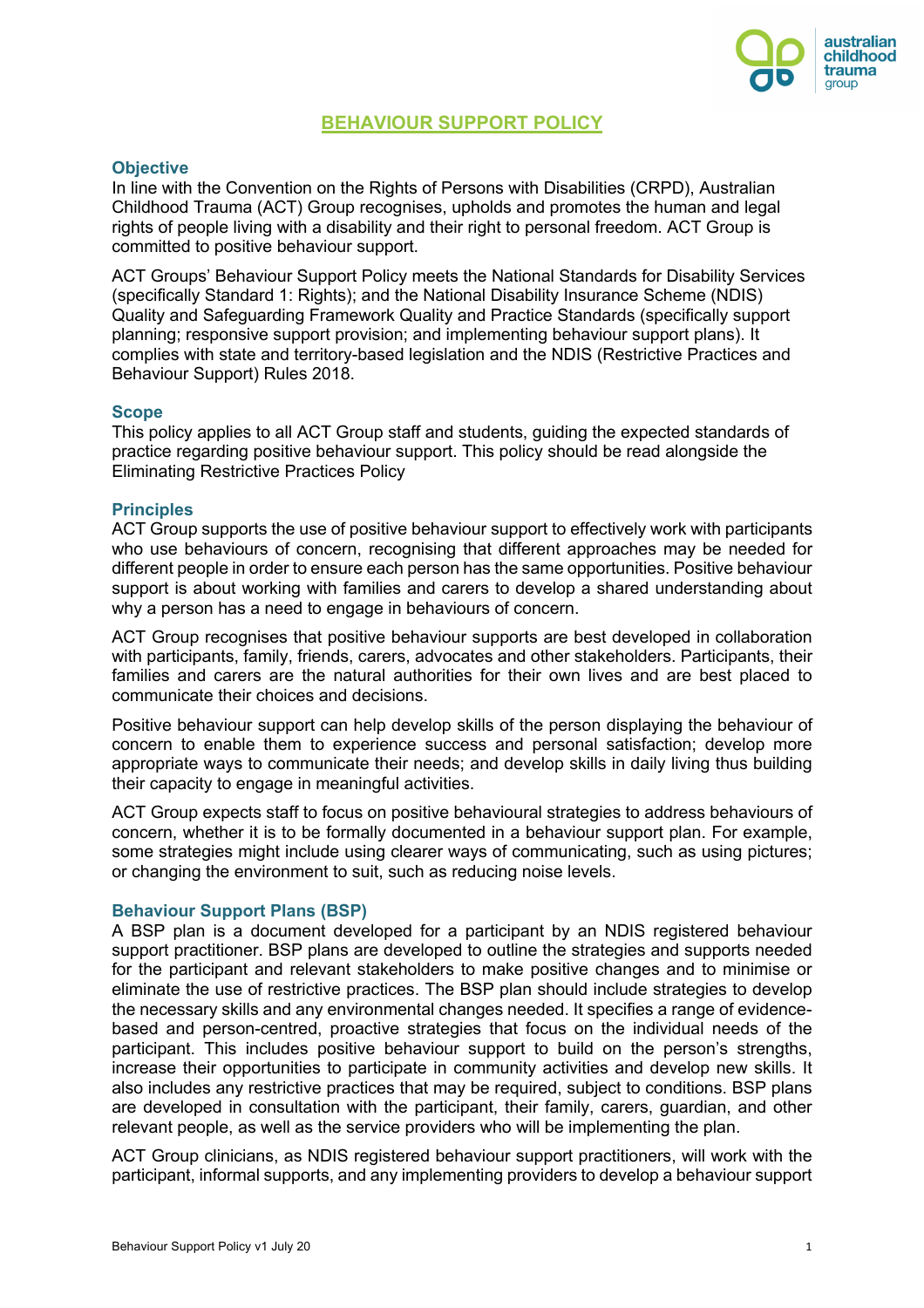

plan that is based on a functional behaviour assessment. The behaviour support practitioner will ensure:

- The BSP contains strategies that are outcomes focused, person centred, and proactive, and that address the participant's needs and the functions of the behaviour;
- The BSP clearly identifies any regulated restrictive practices currently in use with the participant, as recommended by an external professional. If there are identified restrictive practices in use, the BSP must contain strategies to reduce or eliminate the use of restrictive practices with the participant over time.

ACT Group does not recommend or prescribe restrictive practices in the development of our Behaviour Support Plans. However, if a regulated restrictive practice Is required to be included in a BSP, the ACT Group behaviour support practitioner will ensure:

- The use of a regulated restrictive practice is first discussed with, and authorized by, the Clinical Lead.
- A statement of intent to use a restrictive practice is given to the participant and their supports in an accessible format;
- The BSP is registered with the NDIS Commission to enable monitoring of regulated restrictive practices with regular reporting requirements adhered to.
- The BSP must contain strategies to reduce or eliminate the use of restrictive practices with the participant over time.

## **Roles and Responsibilities**

The ACT Group Executive Leadership Team is responsible for this policy. The Chief Executive Office or the appointed delegate is responsible for the procedures and practice required by this policy.

All client-facing staff must adhere to this policy and must participate in training on positive behaviour support and elimination of restrictive practices.

## *Training*

The ACT Group is responsible for providing clinical staff with access to training on positive behaviour support and the elimination of restrictive practices on a regular basis.

## **Compliance**

Staff found to be non-compliant with this policy are subject to appropriate disciplinary action by ACT Group including, but not limited to the following:

- Counselling;
- Further training and development;
- Demotion;
- Suspension;
- Warning;
- Referral to appropriate legal and regulatory bodies as appropriate;
- Termination of employment (with or without notice or any payment); or
- Termination of engagement (in the case of contractors);

## **Related Policies, Procedures**

- Eliminating Restrictive Practices Policy
- Safeguarding policy
- Code of conduct
- Privacy Policy
- Guide to working with NDIS clients
- Customer Charter
- Complaints policy